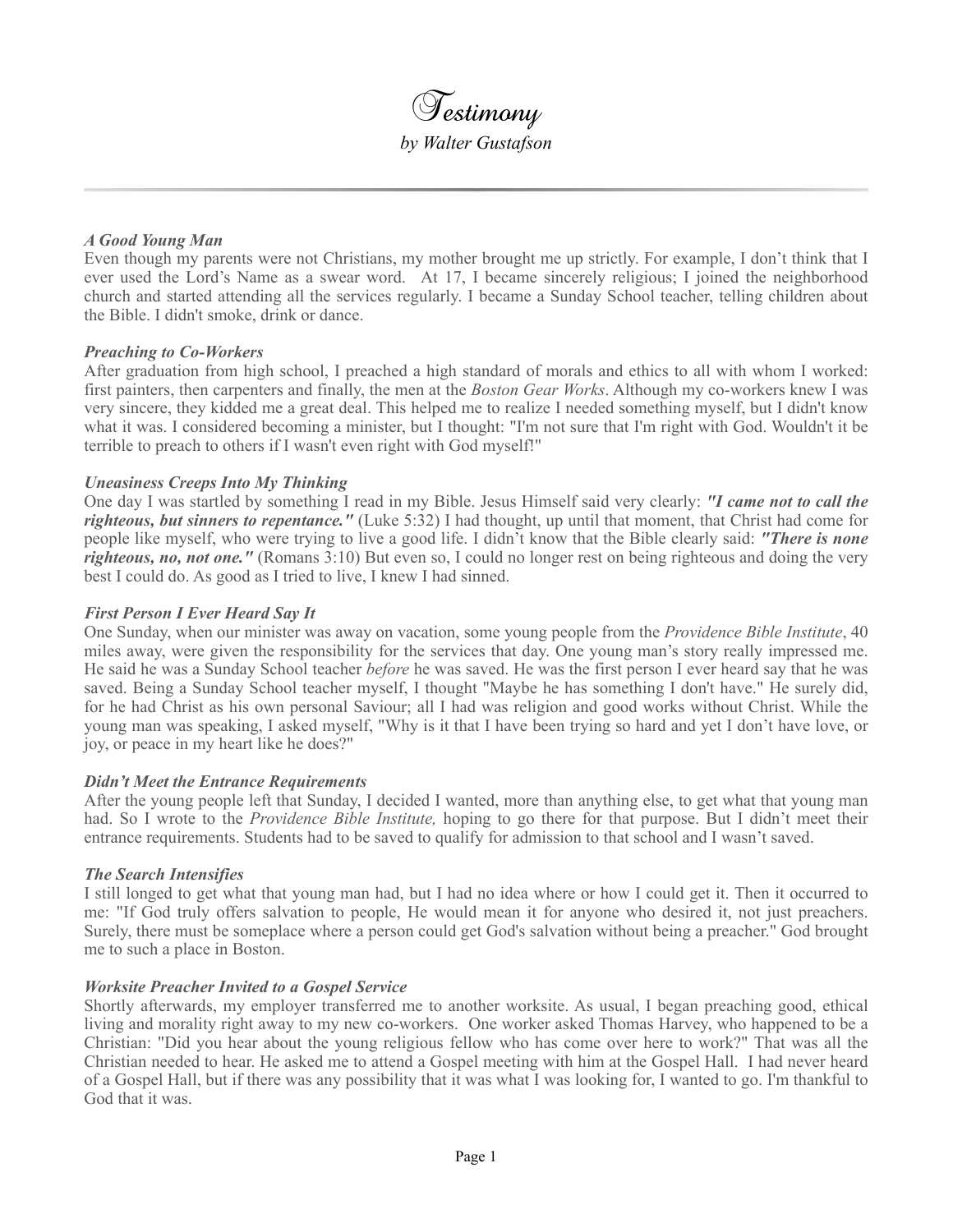# *Bible is a Mirror – I Saw Myself*

The Bible message was about Nicodemus, a very religious man in John Chapter 3 who met Jesus late one night. Jesus told him he had to be 'born again' if he was ever going to be in heaven. Like Nicodemus, I was moral and religious, but I had never been born again. Near the end of the meeting the preacher said: "Don't wait until you're better or you may never come at all." Those were strange words to me, for I had been trying to make myself better for many months. What I heard that night made me want to hear more, so I came back a second night.

## *Feeling More Vulnerable and More Miserable*

The message preached that night hit me hard. It cut deep. One Bible verse they used that especially pierced my conscience was this one: *"But we are all as an unclean thing and all our righteousnesses are as filthy rags***."** (Isaiah 64:6) The preacher compared sin to a deadly disease. I can't begin to tell you just how miserable I felt when I heard that verse.

After many months of trying to fit myself for the presence of God, I found out that despite:

- all my effort.
- all my good works and good living
- all my Sunday School work and
- all my preaching.

I was only a guilty sinner in the sight of God with the loathsome disease of sin, unfit for God's presence.

## *Confronted with the Truth about Me*

It was a difficult message for me to absorb that night, but I'm thankful to God the preachers confronted me with the truth. Had I never faced the reality of my own sin, I would never have been saved. I am convinced no one ever gets to know Christ as their own Saviour who doesn't first find out, at least in some measure, their true condition before God.

## **The Walk that Shattered All Hope in Myself**

The next Sunday I had dinner with the Thomas Harvey family. We went for a walk afterwards and I kept up my religious conversation – even though my confidence in my religious efforts had been badly shaken by truth from the Bible. When we got to a quieter street, Mr. Harvey asked me the big question: "Walter, was there ever a time in your life when you saw that you were a guilty sinner and received Christ as your own personal Saviour?" I hesitated and then said, "No, there never has been."

## *Exposed for Who I Really Was*

That ended my religious conversation. The nice wrapping was now off my life. From then on, I was on the receiving end. I was feeling terribly miserable as we returned to the Harvey home. Sitting alone in their living room, I asked myself for the last time, "What's the difference between me and these people? They are trying to live a good life and so am I." As soon as I had asked the question, the Spirit of God brought home to me forcefully, "These people have accepted God's way of salvation and you are trying to work your way to Heaven." I fully realized then that I was lost, but did not know how to be saved.

### *Sinner – That's Who I Am*

At the service that evening, I heard Christian men in their prayers asking God to save 'sinners' and that gave me hope because I now knew the word 'sinner' included me. I listened carefully to the Gospel as it was preached that night by Fred Squire from Luke 19:41-44. Then he ended with a closing hymn:

> "Is there a heart that is waiting, Longing for pardon today? Hear the glad message proclaiming, Jesus is passing this way."

### *I Want to Be Saved More than Anything Else in Life*

I thought, "If there is any possibility that I can be saved tonight, I want to be saved more than anything else in the world." I went directly to Mr. Squire and told him so. One verse he read from the Bible that night was: *"All we like sheep have gone astray; we have turned everyone to his own way...*" Isaiah 53:6. He abruptly stopped half way through the verse and asked me: "Is that you? I thought back on how I went my own way as a boy and then reformed to go another way, but it still wasn't God's way. So I answered, "Yes, that's me."